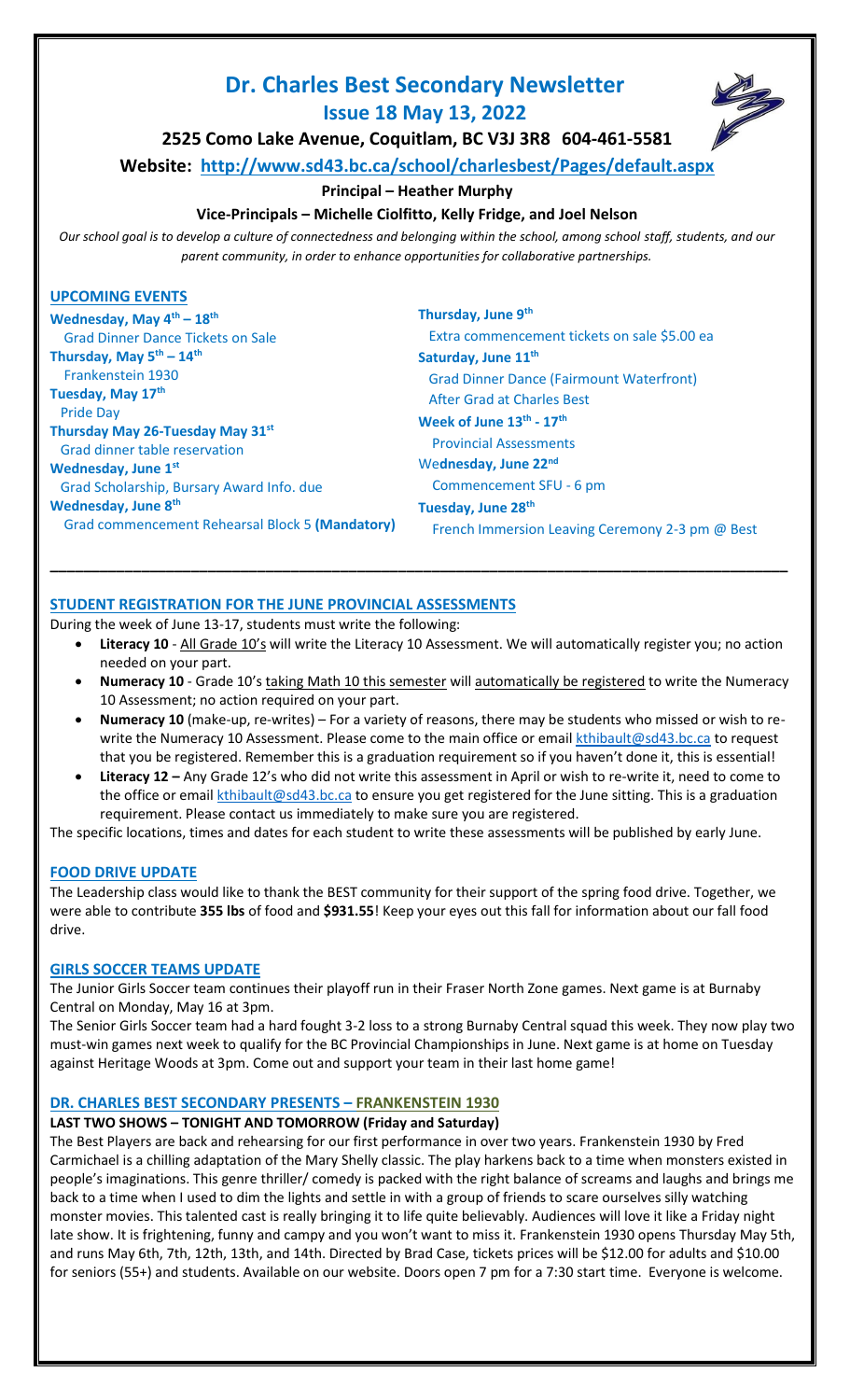### **SENIOR SAIL**

#### **Grad 2022 Senior Sail May 11th**

Our Senior Sail happened on Wednesday night! Our grads were outstanding! They looked amazing and represented our school very well. So proud that we could take them out dancing and sailing in Vancouver. We boarded the boat ready to go however the boat did not start for quite some time. We understood eventually that they were having trouble with the battery and could not go until it was replaced completely. As a result, we left the dock an hour later than planned. Our grads were able to eat and dance on board, but it was not the 3-hour cruise we had hoped for. I have to say our grads were patient and respectful and for the most part it did not seem to dampen their fun. I spoke to the company and asked for a refund. They agreed to give every grad who went on the Senior Sail a \$15.00 refund. We will credit the account of those grads onto the same method of payment used to purchase the ticket through Cash Online. Thank you for your patience as we process this return.

Thank you to our grads for a wonderful evening! We are looking forward to Dinner Dance and After Grad on June  $11^{\text{th}}$  .

### **VALEDICTORIAN DR. CHARLES BEST GRAD 2022**

I am pleased to announce that Ryan Head was elected by his fellow grads to be their Valedictorian for Grad 2022. Congratulations Ryan and thank you to the other grads who bravely put their name forward to represent their grad class this year. Ryan, we look forward to your speech at Commencement – June 22<sup>nd</sup>.

### **GRADE 12 HONOUR ROLL AND HONOURS WITH DISTINCTION**

### **Grade 12 Honour Cord**

We posted a grade 12 Honour roll list and an Honours with Distinction list. We asked that Grade 12's check it for us because it very challenging to calculate when we have linear and semester classes, as well as independent studies and COL classes. We have made several corrections and we are reposting the list again – please check it. It will be posted in the case across from the Career Facilitator room.

Honour Roll is A's and B's in your top 8 classes. Honours with Distinction is A's in your top 8 classes.

Honour Cord for Grade 12's – at Commencement Grads will receive an Honour cord if they were on the Honour Roll in Grade 11 and 12. That means A's and B's in their top 8 classes in both grade 11 and 12. We will print that list and post it next week. Please review it and if you believe we have made a mistake, please see your Vice Principal.

**We will work on the grade 9 -11 honour roll in the next few weeks. Thank you for your patience and continued support with this work.** 

### **DINNER DANCE JUNE 11, 2022**

Tickets are on sale via cash online now until May 18<sup>th</sup> for \$155 ea. Reminder to check your outstanding fees and lost textbooks. After Grad tickets are \$45.

### **GRAD DINNER/DANCE TABLE SIGNUP**

The sign up for table groups is May 26 & 27 (Thurs/Fri) and May 30 & 31 (Mon/Tues)

Where: Portable 3 (403) Time: 3:20pm – 4:30pm

Important info:

- Tables are groups of 10
- If you do not have a group of 10, others will be added (space is tight)
- In order to book a table, ALL PEOPLE IN YOUR GROUP must have already purchased a ticket (no exceptions)
- All members of the table group must be there when booking the table
- All members need to come together as Ms. Thomas MUST speak to each child individually about FOOD ALLERGIES (no exceptions)

#### **GRAD COMPASS GRADPASS TICKETS**

Trans Link supplies every grad 2022 with 2 compass cards. The compass tickets may be used between May 15 and June 30, 2022. Each ticket is valid for one day of unlimited travel on the bus, SkyTrain, SeaBus and West Coast Express when used in conjunction with your valid school or government issued ID.

Compass tickets have no cash value.

Grads if you would like to pick up 2 of your tickets see Ms. Heather Bjornson in the Youth Worker room, the front office, your counsellor or the library to pick up your 2 tickets.

#### **COMMENCEMENT UPDATE**

Commencement is only 5 weeks away and we are so excited to honour the BEST Grads of 2022 at SFU on Wednesday, June 22<sup>nd</sup> at 6pm. By now your child should have completed their "Commencement Comment" as well as checked the Grad Composite proof that has been displayed in the hall for the past month – these deadlines have passed. Some important upcoming dates to remember:

- Wed. June  $1<sup>st</sup>$  Outside Scholarships/bursary/awards have been submitted on the Grade 12 Award Winner Submission Form (See info below.)
- Wednesday, June 8<sup>th</sup> –Commencement Rehearsal, Distribution of Cap/Gown and Commencement tickets (4 per student) in period 5 in the main gym – **ATTENDANCE IS MANDATORY**
- Thursday, June 9<sup>th</sup> Extra Commencement tickets go on sale on the school website. Look for link under student fees. Cost for tickets is \$5 each
- Wednesday, June 22<sup>nd</sup> Commencement Ceremony 6pm @ SFU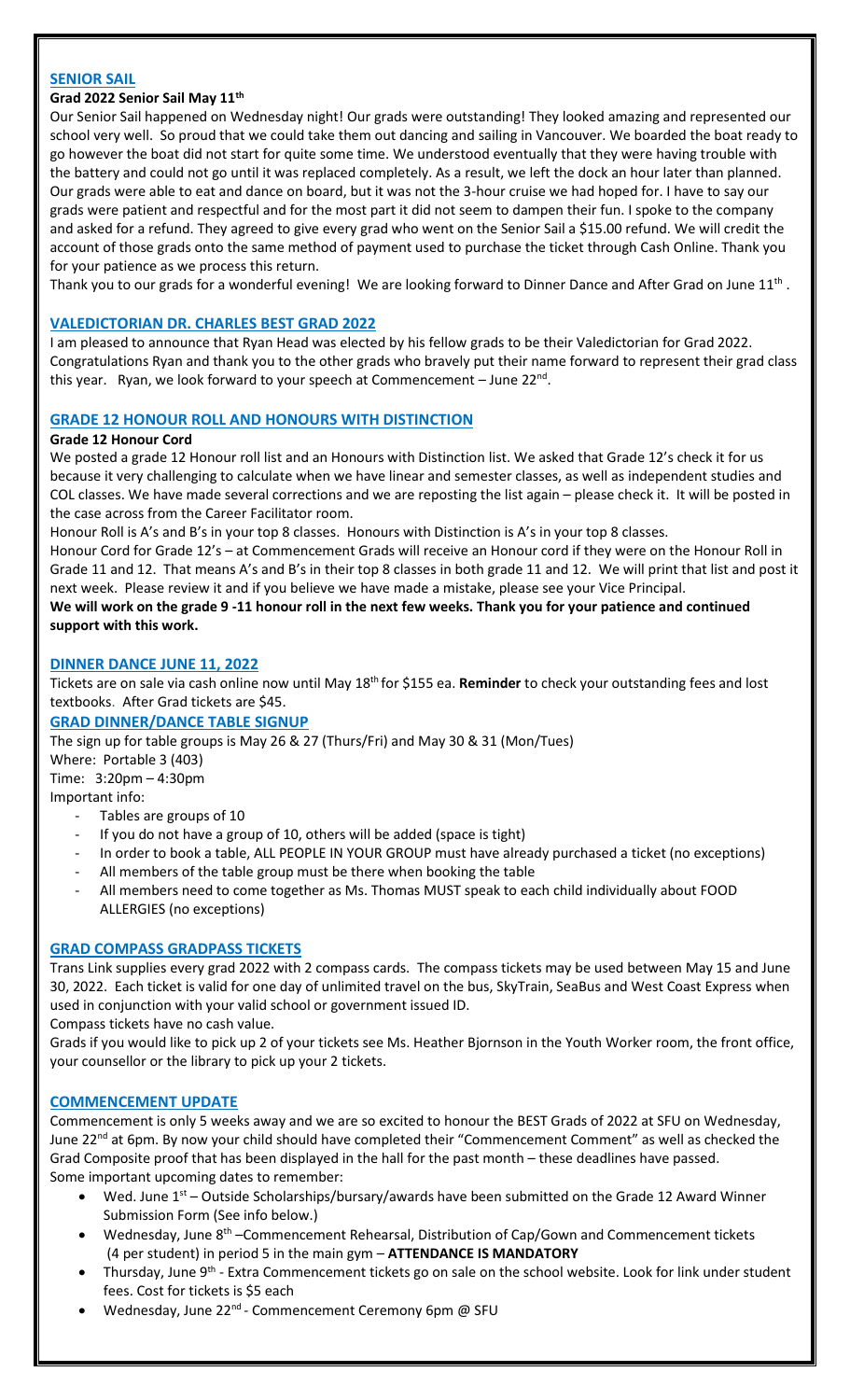### **GRADE 12 AWARD WINNER SUBMISSION FORM INFORMATION**

If your child is a recipient of an award/scholarship/bursary that is external from the school, please have them click on the link below to complete the form. If your child has received an entrance scholarship to a post-secondary institution that they have decided not to attend we would still like to know. The form can also be accessed on the school website, on the Grads 2022 TEAM account as well as the Charles Best Career TEAM under scholarships/general.

### **[Grade 12 Awards Submissions](https://forms.office.com/Pages/ResponsePage.aspx?id=74xl2ZICUkKZJWRC3iSkS2U9i0mSAAZBgmBJ4n69wmtURUxHUFZOTTFVRFVEWUVSR0JMVVQwVE9NUi4u)**

(to open link hover cursor over link and press Ctrl+Click to follow link

### **COMMENCEMENT DAY**

- Arrival at SFU Grads are expected to arrive **NO LATER THAN 6PM** in the grad assembly area Academic Quadrangle (or AQ) Building (See **map** attached to the newsletter) **Grads** are to arrive dressed in their cap and gown and are asked not to bring any bags, purses, water bottles etc. as there will be no place for storage.
- Parking Parents are welcome to park in the North parking lot as well as "B" lot. Parking will be **FREE** but please plan ahead as the parking lot is quite a distance from the ceremony and there are many stairs.
- Ceremony location The ceremony will take place in the outdoor Convocation Mall. The area is covered but dress warmly if the weather is poor.

### **BEST GRAD 2022 RETURN-IT DEPOT**

LAST CALL for Grad 2022 bottle depot items, we will close the account after May 15, please take your last of your refundable items to a depot near you by May 15. Thank you for your support!" There is ONE EASY WAY (at all local Return-It Depots), to donate your refundable bottles & cans to benefit the Best Grad 2022 class:-- Visit any of the local Return-It Express locations: Barnet Hwy & Falcon Dr. / Blue Mountain & Ridgeway / Caribou Shopping Plaza, N. Road / Lougheed Hwy across from IKEA-- Ensure your returnables are in CLEAR PLASTIC BAG(s).-- At the kiosk, enter account/phone # "604-313-2056" (for Bg2022) and print the required number of labels.-- Stick labels on bags, leave them to be sorted & counted. THANK YOU for your support!

**SUMMER LEARNING 2022** – for more information [click here](https://ce43.augusoft.net/info/landing/summer-learning) or scan QR code Registration for Secondary Full Credit courses opened May 11<sup>th</sup>, 2022



### **DEVIL'S DEN HOURS**

The Devil's Den is opening on Tuesdays and Thursdays from April 21 to May 20<sup>th</sup>. It will be open during block 2, block 4, and after school every Tuesday and Thursday. We will be selling hoodies, crew necks, and t-shirts. Sizing is limited as this is leftover stock from the fall spirit wear order... don't delay! Sales are CASH ONLY. Please email [ofournier@sd43.bc.ca](mailto:ofournier@sd43.bc.ca) with any questions!

#### **LOST AND FOUND**

Reminder to students that our many lost and found items will be displayed until Wednesday next week. If you have misplaced an item of clothing or bag, please look on the table in the front foyer next week. Thank you.

#### **CAREER CENTRE NEWS: OPPORTUNITIES FOR ALL STUDENTS**

**CAPILANO UNIVERSITY: BACHELOR OF KINESIOLOGY APPLICATION DEADLINE EXTENDED** Check out Capilano University's relatively new Bachelor of Kinesiology program [here.](https://www.capilanou.ca/programs--courses/program-profiles/bachelor-of-kinesiology/?&tab=tab-program-about) Space still available .

**CHAMP: HIGH SCHOOL ACTION & MENTORSHIP PROGRAM** [website](http://www.metrovancouver.org/events/school-programs/youth-leadership/programs/champ/Pages/default.aspx) **Apply by May 16, 2022.**

**SD43 SUMMER LEARNING VOLUNTEERS WANTED** [Apply online](https://forms.office.com/Pages/ResponsePage.aspx?id=74xl2ZICUkKZJWRC3iSkS-W45W4oHn9IuQdblaYVE0lUOFk1MFlRTFlWWkhOOVlYNUJCSDQ0SkdFTi4u) **by May 20.**

**STEM SPEAKER SERIES - MEDICAL ARTIFICIAL INTELLIGENCE Saturday, May 28, 2022**. 1-2 pm. Open to Grade 9-12 students. Free. [Register here.](http://websurvey.sfu.ca/survey/424458290)

**SUMMER OF IMPACT: FREE ENTREPRENEURSHIP CAMP** [More info here](https://www.theleagueofinnovators.org/ready-to-learn)

### **CAMP IGNITE**

Complete [Camp Ignite Participant Application Form](https://img1.wsimg.com/blobby/go/46f73a6f-33ca-4d21-8cf3-f0e2577e6819/downloads/Camp%20Ignite%202022%20Participant%20Application.pdf?ver=1648409884935) and email t[o info@campignite.com](mailto:info@campignite.com) by June 1st, 2022**.**